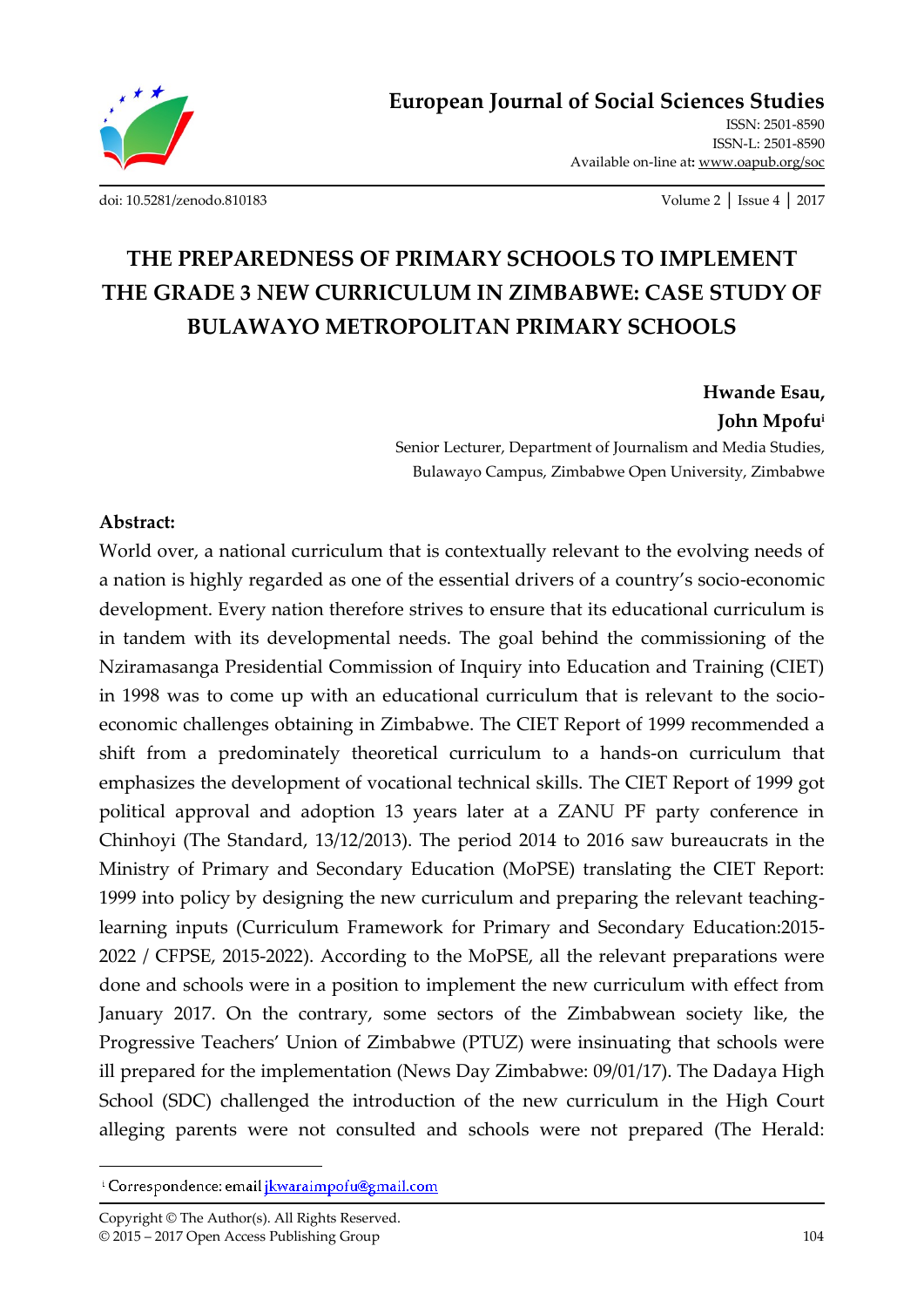15/02/17). This background and the managerial principle that curriculum implementation should be closely monitored to ensure it remains on course (Ahmadi and Lukman, 2015) gave birth to this study.

**Keywords:** primary schools, curriculum, Zimbabwe

#### **1. Major Research Question**

To what extent are primary schools in Zimbabwe prepared to implement the new curriculum at grade 3 level?

#### **1.1 Research Questions**

The study was guided by the following research questions:

- To what extent do primary schools in Zimbabwe have the teaching-learning media relevant to the new curriculum at grade 3 level?
- How adequate is the primary school infrastructure for the implementation of the new curriculum at grade 3 level?
- To what extent do grade 3 teachers possess the requisite craft competence needed to implement the new curriculum?

## **2. The Concept Curriculum**

The concept curriculum is a heavily contested one. Ahmadi and Lukman (2015) defined it as the taught or learnt content, courses or subjects. Kelly (2008) conceptualized a curriculum as the planned and guided activities within and outside a school that are intended to achieve some set learning outcomes, goals or objectives. According to Gwarinda (2002:24) the recommended teaching-learning methods, assessment and evaluation procedures are components of a curriculum. In Zimbabwe the planning and distribution of the education service at primary and secondary school, levels are highly centralized. In such a context, the word curriculum can be defined as, an officially planned and selected teaching-learning program for schools spelling out the; intended learning outcomes, learning areas, teaching-learning methods, infrastructural requirements, assessment and evaluation procedures.

## **2.1 The New Curriculum of Zimbabwe**

Bureaucrats in the MoPSE dubbed the 2014 to 2016 period the phase one of the new curriculum. This was the preparatory stage during which the curriculum was designed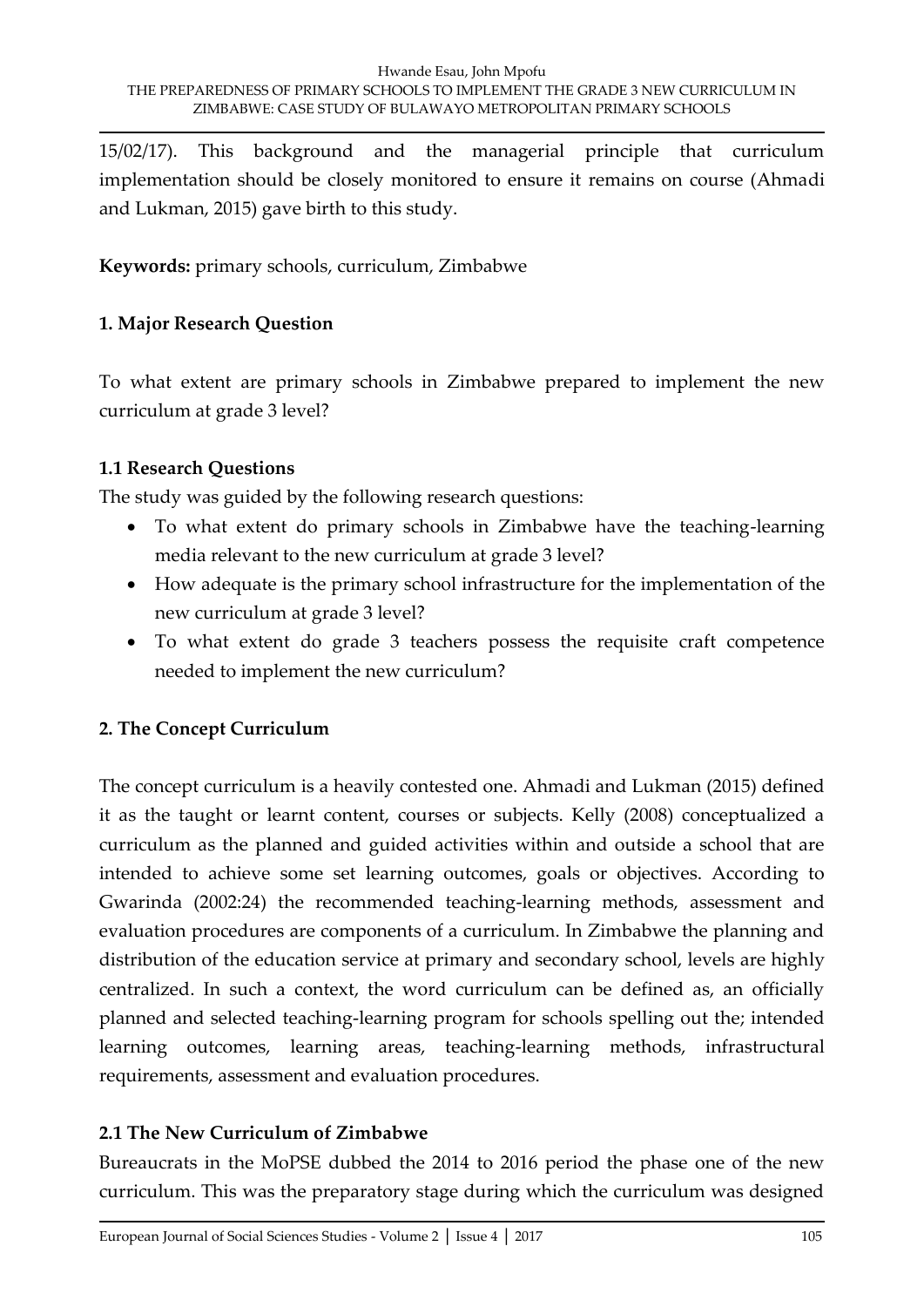(CFPSE: 2015-2022). The broad goal of the curriculum is to develop learners with a Zimbabwean identity, morally upright, with vocational technical skills to sustain their livelihoods whilst contributing effectively to national development (CFPSE, 2015-2022. The curriculum recommends discovery and hands on oriented teaching-learning methods like; field work, demonstration, simulation, role play, group work, drama, debate and research (CFPSE, 2015-2022). The new curriculum saw the introduction of new learning areas or subjects across all developmental levels from ECD through to Advanced level. The learning arrears at grade 3 level are as follows; Visual and Performing arts, Physical Education, Mass Displays, Indigenous Languages, Mathematics and Science, Family and Heritage Studies and Information Communication Technology (ICT), English, Heritage and Life Skills Orientation Program (LOP) – Social Studies and Family, Religion and Moral Education (FAREME) and Agriculture (CFPSE. 2015-2022). Continuous assessment is the recommended assessment model. This study was undertaken to establish if grade 3 teachers at primary school level had the requisite media, skills and infrastructure to teach the learning areas listed above.

#### **2.2 Curriculum Implementation**

Curriculum implementation is the putting into practice of the prescribed curriculum design (Chikumbi & Makamure, 2005). Okello and Kagoire (1996) defined curriculum implementation as the sum total of the "*…varying activities involved in translating curriculum designs into classroom activities*". The implementation of the new curriculum in Zimbabwe is herein conceptualized as the putting into practice or actualization of the curriculum teaching-learning methods, learning areas, and assessment procedures within the recommended infrastructure within or outside a school to achieve the intended learning outcomes. Currently the implementation of the new curriculum is in its phase two. The study was carried out to establish if the implementation of the new curriculum was on course at grade3 in Zimbabwe primary schools.

#### **2.3 Factors Affecting Curriculum Implementation**

A curriculum as an educational programme may suffer a still birth if the resources that are needed to implement it are not sufficiently supplied (Babalola, 2004) and (Mkpa, 2005). Primary schools that are prepared to implement the new curriculum at grade 3 level should have the teachers with the requisite content knowledge and skills. Prepared primary schools should also have the relevant media, infrastructure, and funds required to successfully implement the new curriculum.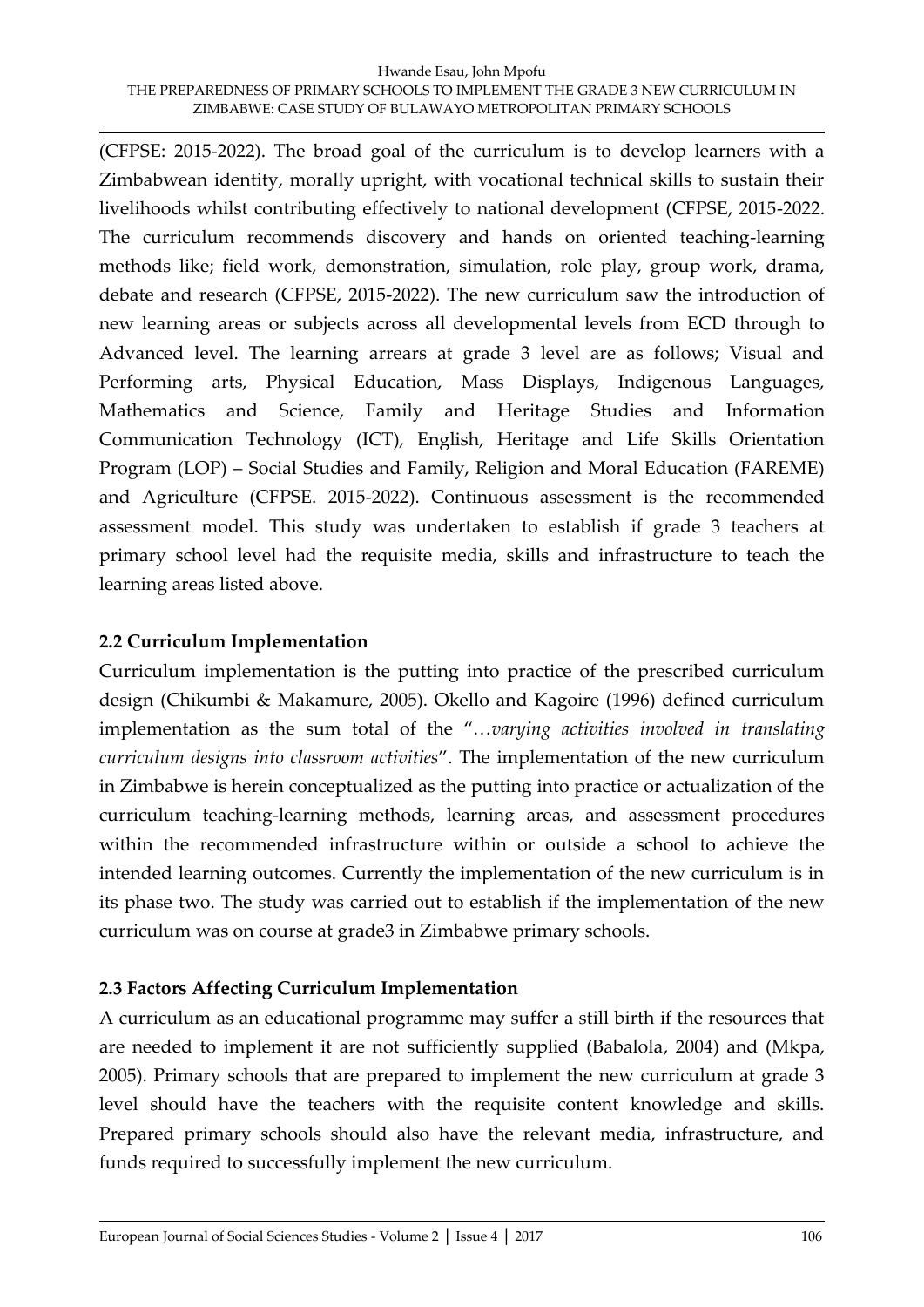#### **2.4 Human Resources**

One of the key variables in the implementation of a curriculum is the human side of the education ministry. These are the technocrats (educational managers and teachers) implementing the new curriculum. The human resources should be provided in sufficient quantities and qualities. They should have the craft competence needed to successfully implement the curriculum. They should have the relevant knowledge and skills in the learning areas (subjects) they teach. According to Chivore (1994) and Hawes (1979), there is a positive co-relationship between a teacher's mastery of the subject content and learners' learning gains. Houston (2005) says a teacher who lacks subject content mastery can do much harm to the learners and the institution's image. Up and above these, curriculum implementers should be able to; correctly interpret the curriculum, use the learner-centred teaching-learning methods and correctly use the assessment and evaluation models advocated for by the curriculum policy documents (Makunja, 2016). They should also be fluent with the teaching-learning technology commensurate to the curriculum. In cases where there are knowledge and skills gaps, implementers should be staff developed to bridge the gaps (Mlahleki, 1995) and (Makunja, 2016). This study was undertaken to establish if grade 3 teachers had the requisite content mastery and the skills required to successfully implement the new curriculum in Zimbabwe.

## **2.5 The Relevant Non Projected Media**

For grade teachers to effectively implement the new curriculum, primary schools need the relevant non projected media. Non projected media are two dimensional aids which tell their implications with words or pictorially or both (Shumbayaonda and Maringe, 2000). These are teaching-learning inputs like: syllabi, textbooks, charts, posters and maps. These by and large constitute the subject matter content that should be taught in schools. Subject content is a central component of what primary schools need to effectively implement a curriculum (Houston, 2005). According to Kapfunde (2012) the production of the subject matter materials should be sufficient and distribution should get to the remotest of stations in the country on time (Kapfunde, 2012). The need for these materials in primary schools is higher now than it was ever before. The curriculum innovation and change made most of the reading materials that were in place obsolete or partially obsolete.

## **2.6 Teaching-Learning Technology**

The new curriculum in Zimbabwe emphasizes the incorporation of modern technology like ICT into the school syllabi. The curriculum also emphasizes vocational technical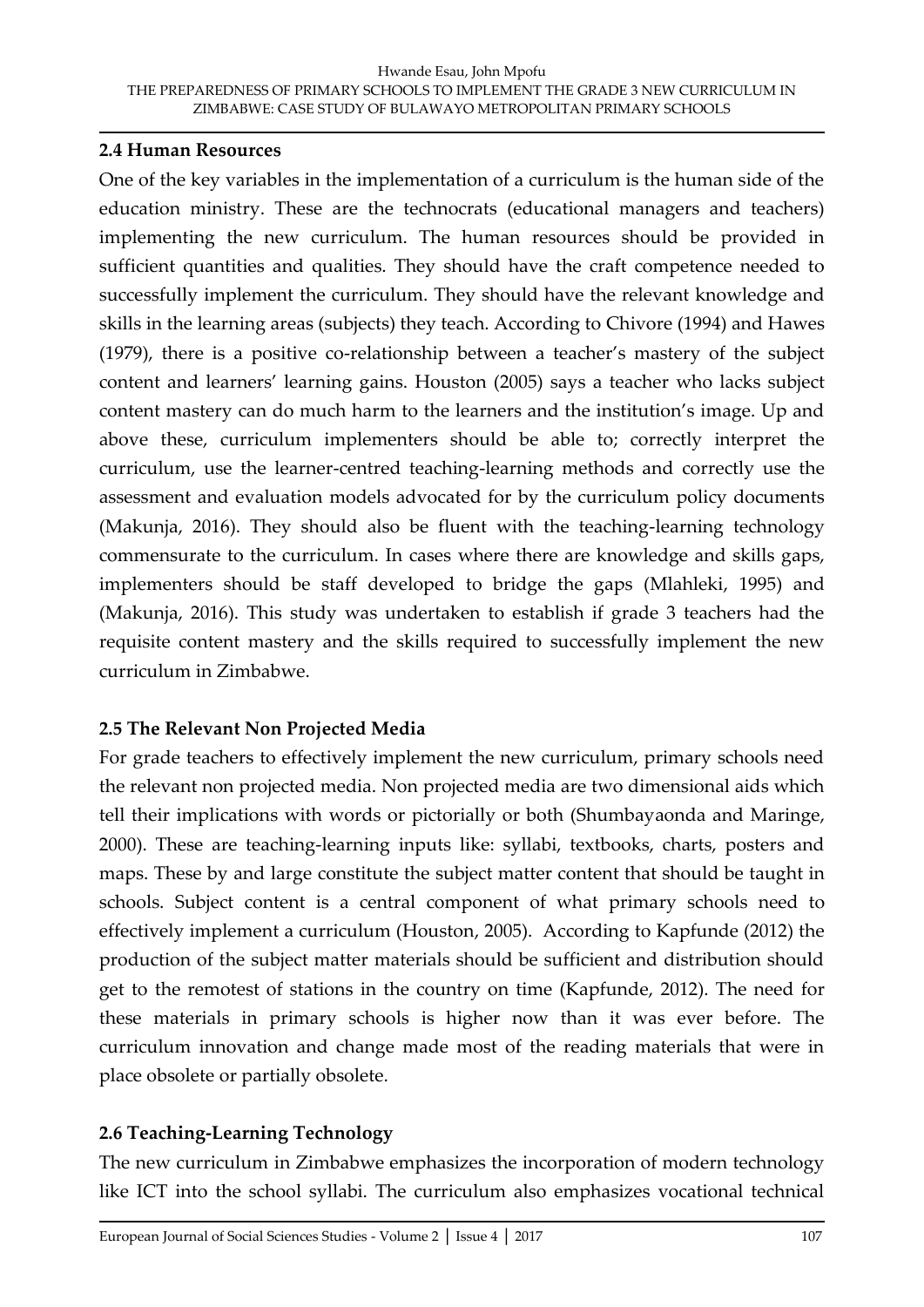subjects. This thrust in the new curriculum saw the need in teaching-learning technology rising sharply. Schools need projected media like computers, video tapes, slides, projectors, tablets, flashes, memory cards etc. (Shumbayaonda and Maringe, 2000). Teaching-learning technology according to Dewey (1979), Rousseau (1974), Taruvinga and Moyo (2000), make learning multi-sensory, participative and interesting to the learners. The availability of such equipment makes the migration from theoretical to hands on education possible. The technology also improves the teaching-learning quality (Taruvinga and Moyo, 2000) and (Olokor, 2006).Primary schools implementing the new curriculum at grade 3 level also need the new assessment and evaluation technology. Grade 3 teachers should have the continuous assessment know how.

#### **2.7 Physical Infrastructure**

According to Dewey (1959), Rousseau (1974) and Paulo Freire (1972), knowledge is never passively received but is developed as learners interact with their social and physical environment. The new curriculum at grade 3 level requires schools to provide infrastructure like, classrooms, ICT labs, resource centers, agricultural fields, sporting fields and electricity. The relevant infrastructure should be provided sufficiently (Ivowi, 2004) because it maximizes the quality of the teaching-learning interactions as well learner's gains (Nwagu, 2004).The study sought to establish if schools able to provide the requisite infrastructural requirements for grade 3 teachers.

## **2.8 Funding**

The curriculum implementation process should be sufficiently funded to secure the relevant resources on time (Onyeachu, 2006). Limited funding often waters down the quality of an otherwise good curriculum (Adebanjo, 2008). The *(CIET: 1999)* qualified its recommendations as demanding because they needed more resources and funding to implement them.

## **3. Research Methodologies**

To answer the research question both quantitative and qualitative data were needed. As a result, the quantitative and the qualitative paradigms were made use of. The case study research design was the major design for the study. The design enabled the researchers to single out a province (Bulawayo Metropolitan) and a grade level (grade 3) a thorough, intense, detailed an in-depth study in their real life contexts (Merriam, 1988). The case study design had the other advantage of being cost effective because it restricted the study to a single geographical area Bulawayo metropolitan (Chikoto et al,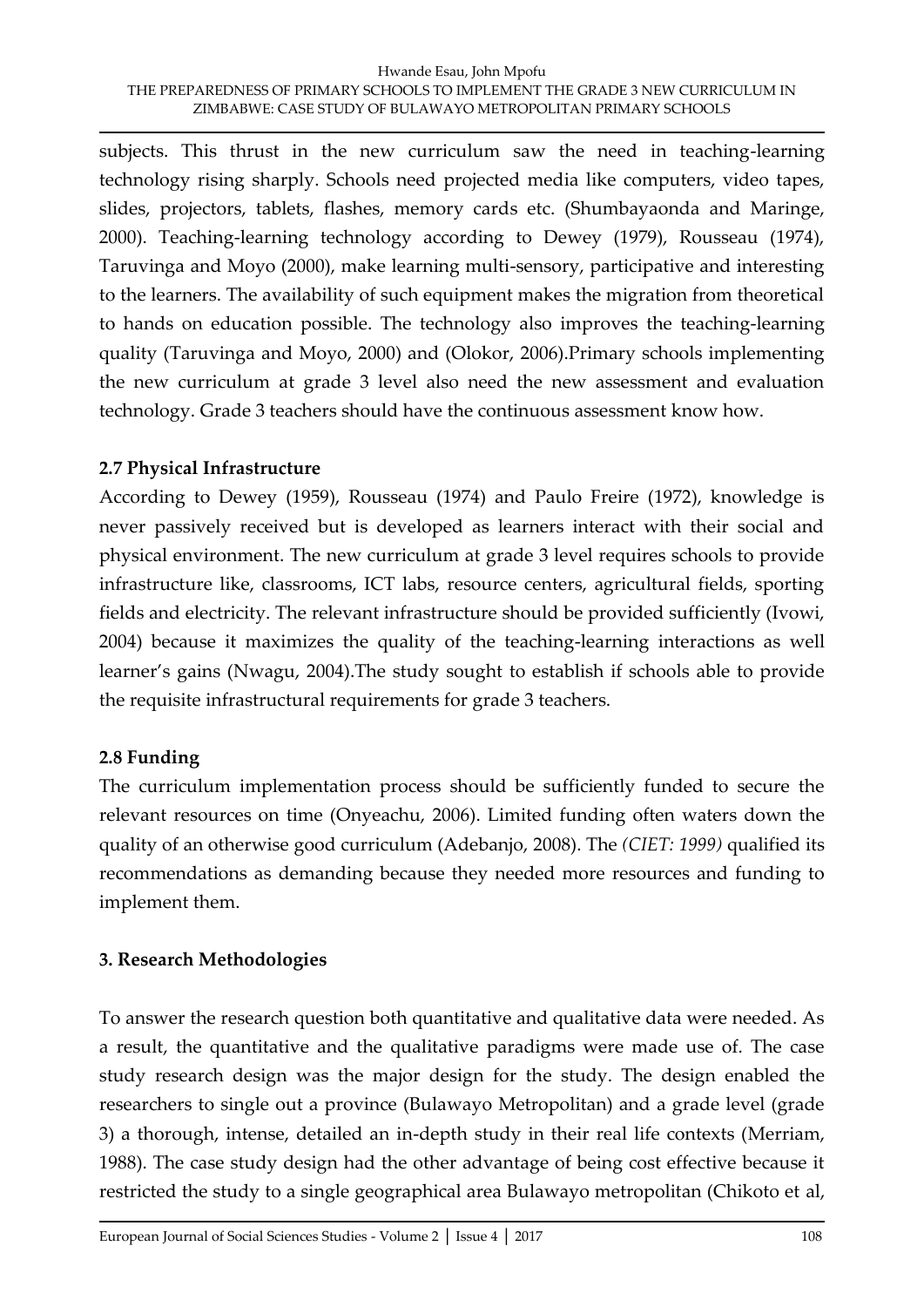1995). The case study design was augmented by the survey design. The survey design enabled the researchers to work with a sample and generalize the findings to the sparsely distributed population of interest (Chikoto et al, 1995). The other advantage found in the use of a survey design was its compatibility with the use of instruments like observation and questionnaires to collect and generate data (Chikoto et al, 1995).

#### **3.1 Target Population and the Sample**

The population of interest was made up of 150 grade 3 teachers in the primary schools spread across the five districts of Bulawayo metropolitan province. Cluster sampling was used to ensure that the five districts that fall under Bulawayo metropolitan were fairly represented in the sample. At district level, primary schools were drawn into the sample using simple random sampling. Having identified the schools, purposive sampling was used to draw the grade 3 teachers into the sample because they were the data-rich sources (Creswell, 1994). A total of 40 grade 3 teachers were drawn into the sample.

#### **3.2 Data Collection Procedure**

The permission to conduct the study was secured from the Bulawayo metropolitan provincial education offices. The researcher visited the grade 3 teachers who made it into the sample to gather data.

## **3.3 Data Analysis**

Quantitative data was analyzed in frequency tables and then visualized on graphs or pie charts. Respondents' qualitative responses to the questionnaire open ended questions were coded into categories and results were listed according to the responses given.

#### **3.4 Ethical Considerations**

The researchers had a moral and a professional obligation to be ethical even in contexts where respondents were unaware or unconcerned about research ethical norms and standards (Neuman, 2003). The respondents' right to an explanation of aims, procedures, purposes, and consequences of the research was respected by explicitly telling them these aspects of the study. The safety and security of the respondents were ensured by observing their rights to privacy, anonymity, confidentiality, nonparticipation and participation withdrawal at any time without any penalty to them.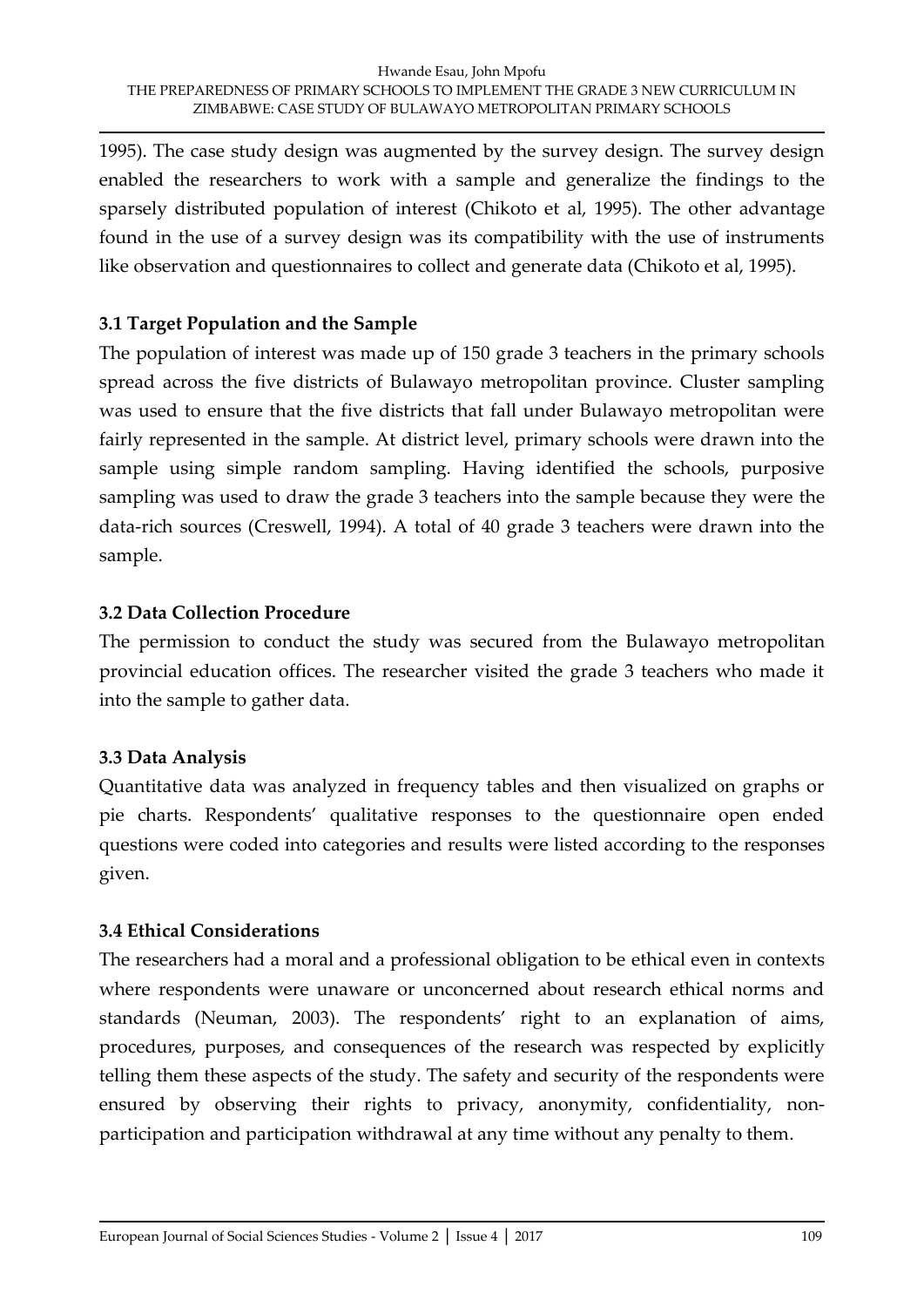#### **4. Findings and Discussion**



#### **Figure 1:** Distribution of Respondents According to Work Experience

| <b>Years of Experience</b> | Grade 3 teachers | $\%$  |
|----------------------------|------------------|-------|
| $0 - 3$                    |                  | 5%    |
| $4 - 6$                    |                  | 7.5%  |
| $7 - 9$                    |                  | 20%   |
| $10+$                      | דר               | 65.5% |
| Total                      | 40               | 100   |

 $N = 40$ 

92% of the sample had at least 7 years of working experience as teachers. 92% of the grade 3 teachers had good exposure to curriculum implementation and the challenges encountered in the process.

**Table 1:** Distribution of Grade 3 Teachers According To Subject Content Mastery (Summary)

| $(N = 40$ per subject) |  |  |  |  |  |
|------------------------|--|--|--|--|--|
|------------------------|--|--|--|--|--|

| Acceptable                                        | Unacceptable                         |  |
|---------------------------------------------------|--------------------------------------|--|
| (good to very good)                               | (weak to not sure)                   |  |
| 1. Indigenous Languages 92%                       | 1. ICT 73%                           |  |
| 2. Science & Technology 92%                       | 2. Mass Displays 68%                 |  |
| 3. English 90%                                    | 3. Heritage & LOP Social Studies 65% |  |
| 4. Mathematics 88%                                | 4. Visual and Performing Arts 62%    |  |
| 5. Physical Education 75%                         | 5. Agriculture 55%                   |  |
| 6. Family Religion & Moral Education (FAREME) 65% |                                      |  |

Teacher content mastery was acceptable in 7 out of 11 subjects. Teacher content mastery across the curriculum subjects was acceptable 63.6%. Grade 3 teachers' subject content mastery was generally good and acceptable in subjects that were inherited from the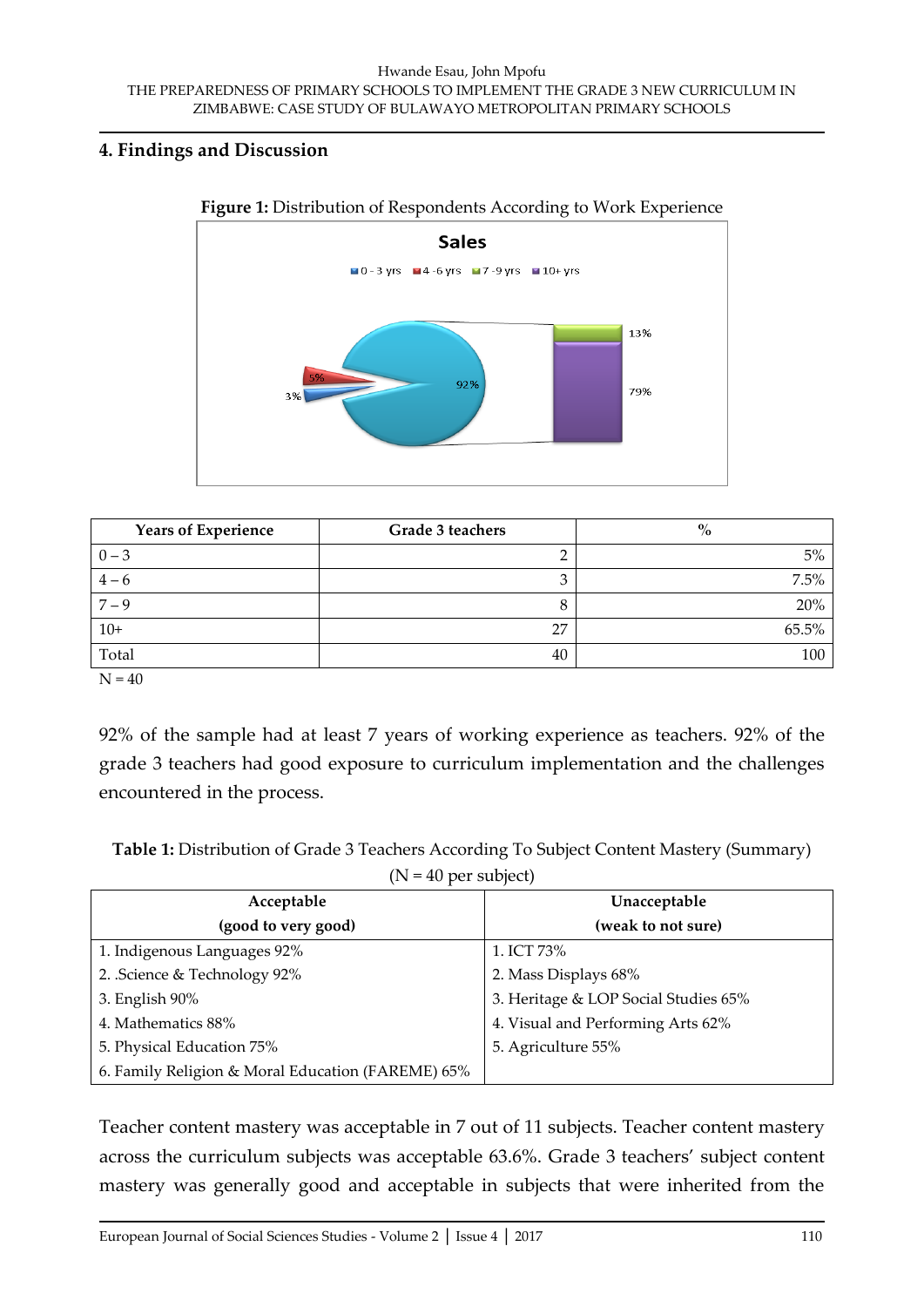predecessor curriculum. Teacher content mastery was unacceptable in 5 out of 11 subjects which constituted 45.4% of the learning areas. Grade 3 teachers' subject content mastery was generally weak in the new subjects that were not inherited from the predecessor curriculum.

#### **4.1 Qualitative Explanations of the Unacceptable Content Mastery**

- Content not covered at school and tertiary levels;
- The staff development teachers received was not equal to their needs;
- Some of the facilitators were not fluent with the demands of the new curriculum;
- There are no textbooks and the internet to research from despite the fact that the new curriculum requires teachers to research a lot;
- The researching is made difficult by the high teacher to pupils ratios.

**Table 2:** Distribution of Grade 3 Teachers according to Abilities to Implement the New Curriculum  $(N = 40$  (per each ability))

| Acceptable                                                    | Unacceptable                            |
|---------------------------------------------------------------|-----------------------------------------|
| (very good and good)                                          | (weak and not sure)                     |
| 1. Teacher ability to interpret the syllabi 83%               | 1. Teacher ability to use child centred |
| 2. Teacher ability to use the continuous assessment model 89% | methods 62%                             |

Teachers were able to interpret the syllabi and to use the continuous assessment model. Teachers could not make full use of learner centred methods due to resource limitations.

## **4.3 Qualitative Explanations of the Weak**

- Teachers are weakened in their curriculum interpretation of the Indigenous Languages by the fact that the syllabi are written in English. Translations and interpretations may vary from teacher to teacher;
- The scarcity of resources makes the use of child centered methods difficulty thus resorting to the chalk and talk methods of the predecessor curriculum;
- Weak staff development;
- High teacher to pupil ratios;
- Poor working conditions;
- Some content aspects of the new curriculum are out of sync with teachers' Christian values (for example the National Pledge);
- Some aspects of the content are inconsistent with the broad Curriculum Framework objective of developing learners into critical thinkers. History and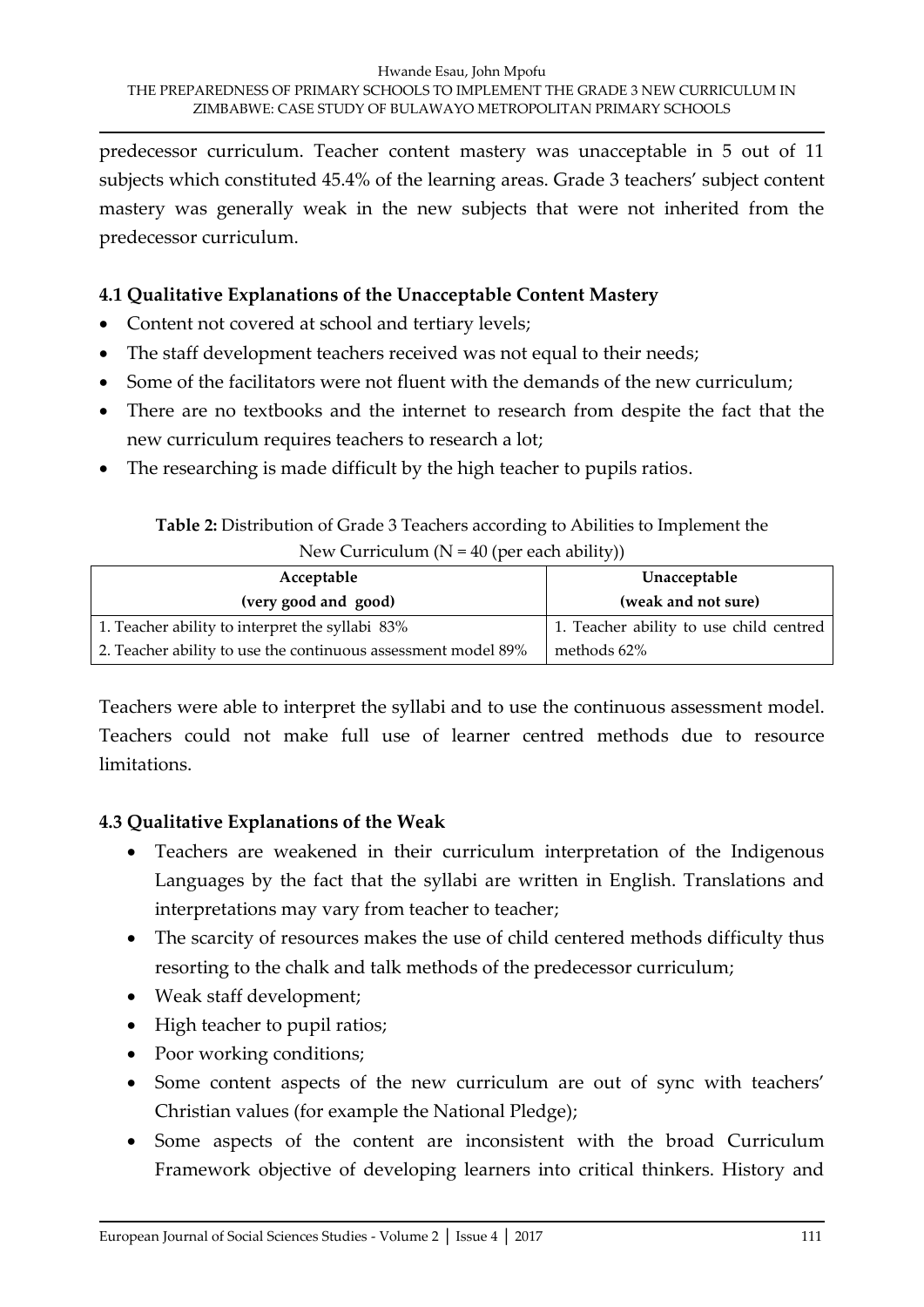Heritage Studies were cited as subjects that are biased towards some political party or can be qualified as propaganda.

#### **4.4 Provision of Textbooks across the Curriculum Subjects at Grade 3**

| Subjects                                   | Acceptable % | Unacceptable % |
|--------------------------------------------|--------------|----------------|
| English                                    | 35%          | 65%            |
| Indigenous Languages                       | 25%          | 75%            |
| Mathematics                                | 25%          | 75%            |
| Science& Technology                        | 24%          | 76%            |
| Visual and Performing Arts                 | 5%           | 95%            |
| Physical Education                         | $0\%$        | 100%           |
| Mass Displays                              | 5%           | 95%            |
| Family Religion & Moral Education (FAREME) | 5%           | 95%            |
| <b>ICT</b>                                 | 5%           | 95%            |
| Agriculture                                | $0\%$        | 100%           |
| Heritage and LOP Social Studies            | 5%           | 95%            |

N = 40 (per subject), Textbook to pupil ratio 1: 2

The provision of textbooks across all curriculum subjects is unacceptable.

#### **4.5 Provision of Infrastructural Requirements**

| Infrastructure            | Schools in possession | $\%$   | <b>Schools without</b> | $\%$  |
|---------------------------|-----------------------|--------|------------------------|-------|
| Ict Equip                 | 16                    | 80%    | 4                      | 20%   |
| Computer Lab              |                       | 10%    | 18                     | 90%   |
| Lab Electrified $(N = 2)$ |                       | $50\%$ |                        | 50%   |
| <b>Standby Generator</b>  |                       | $5\%$  | 19                     | 95%   |
| A Garden                  | 20                    | 100%   | 0                      | $0\%$ |
| <b>Sporting Fields</b>    | 20                    | 100%   | 0                      | $\%$  |

100% of the schools had good sporting fields and gardens. 80% of the schools had a good supply of computers. However, 90% of the schools did not have a computer lab. 95% of the schools did not have standby generators, implying ITC lessons were interrupted in cases of load shedding.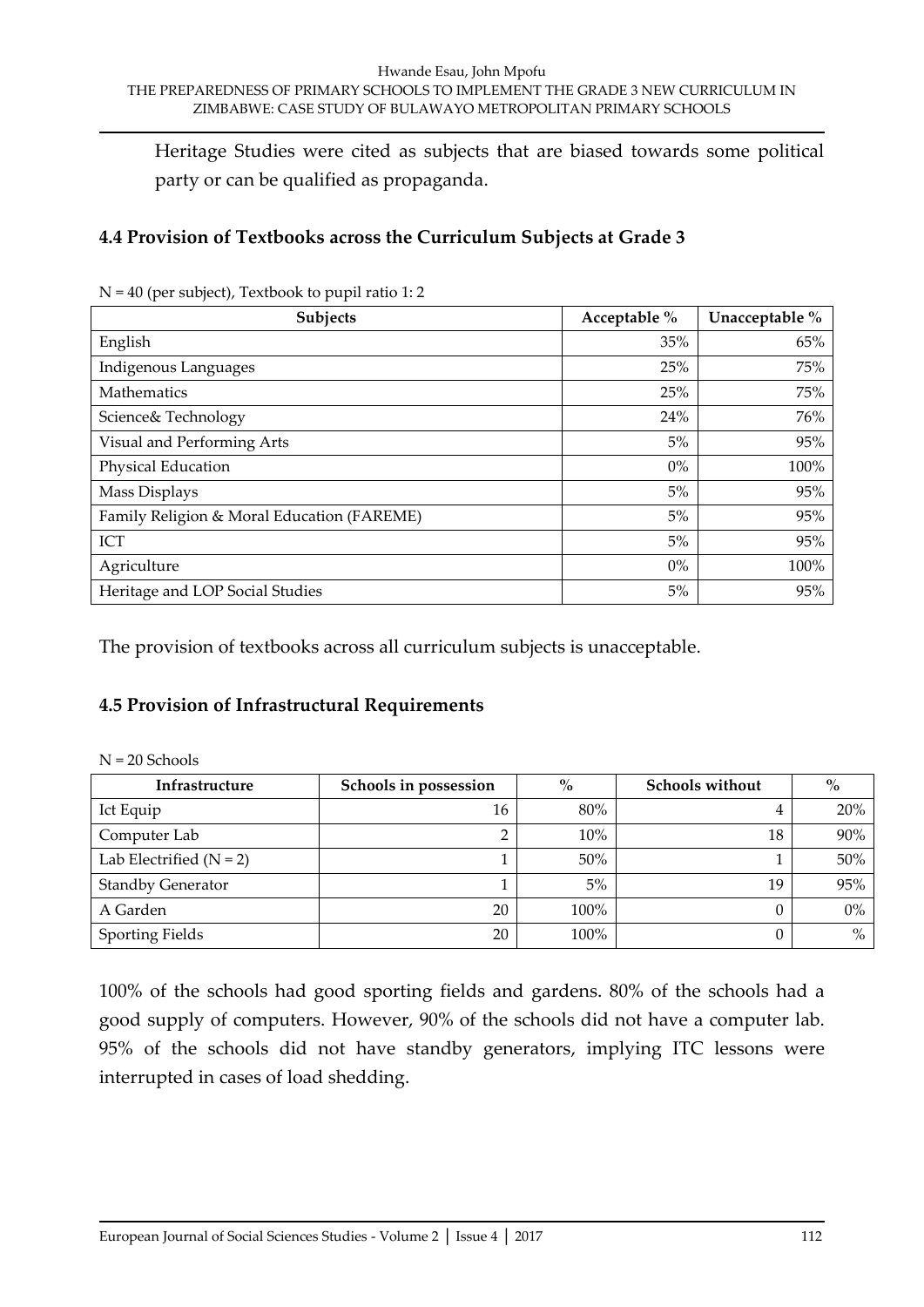#### **5. Funding**

Save for the syllabi, government did not provide the essentials needed to implement the new curriculum. Donors are not aiding schools. Teachers argued that schools were actually aiding the government by providing money to staff develop staff members. Schools were given a directive to submit their levy monies to some central bank account called an SSF Account (School Services Account).

#### **5.1 Should The Implementation Continue?**

 $N = 40$ 

|           | C <b>ontinue</b> | Discontinue | Total |
|-----------|------------------|-------------|-------|
| Frequency | 24               | 16          | 40    |
| $\%$      | 60%              | 40%         | 100%  |

Arguments for:

- Predecessor curriculum not in tandem with the social economic needs of the nation;
- The nation should not discontinue the implementation of a relevant curriculum; just because schools do not have sufficient resources;
- Economic recovery will never be soon for the schools to have adequate resources;
- Other nations like Namibia are implementing the *CIET 1999* recommendations.

Arguments against continuation:

- Teachers are not familiar with some of the content and the technicalities of the new curriculum;
- Teachers are most likely to ignore the content they are not familiar with;
- Scarcity of resources;
- The content of the new curriculum is being taught using the methods of the predecessor curriculum;
- If the new curriculum is taught using the bookish methods of the predecessor curriculum, the objectives and goals of the new curriculum will not be achieved.

## **6. Conclusions**

The study came out with the following conclusions:

 Teacher content mastery is relatively good in the learning areas continued from the predecessor curriculum.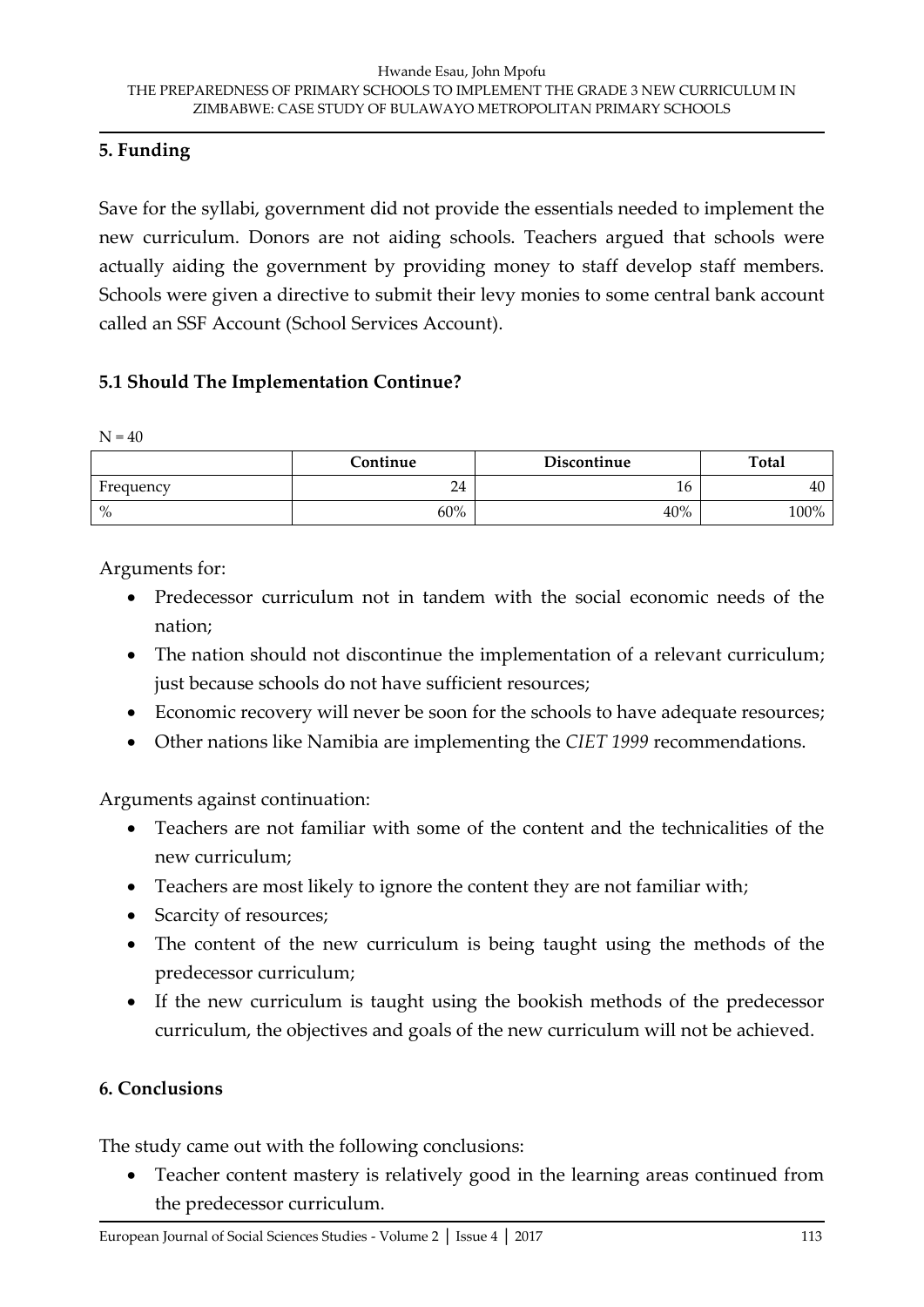- Teacher content mastery is weak in new learning areas that were not a component of the predecessor curriculum.
- The staff development given to teachers as a way of preparing them to effectively teach the new curriculum was not sufficient.
- Textbooks for use by pupils are not enough.
- The physical infrastructure required to effectively teach the new curriculum at grade 3 is generally not enough.
- The funding of the new curriculum implementation is far too inadequate.
- Most pioneer learners of the new curriculum at grade 3 are disadvantaged.

## **7. Recommendations**

The study put forward the following recommendations:

- The Ministry of Primary and Secondary Education should promote stakeholder awareness, moral and financial support of the new curriculum implementation.
- The Ministry of Primary and Secondary Education in conjunction with teachers' colleges and universities should introduce short courses to bridge teachers' performance gaps.
- Teachers' colleges and universities should realign their curriculum to the demands of the new primary curriculum.

# **References**

- 1. *Nziramasanga Commission of inquiry Into Education and Training (CIET) 1999 Government Printers , Harare*
- 2. Adebanjo H and Charles-Owaba, L. (2008). *National standards and quality control in Nigerian Education. The state of education in Nigeria*. UNESCO, Abuja.
- 3. Ahmad and Lukman (2015) *Issues and Prospects of Effective Implementation of New Secondary School Curriculum in Nigeria* Journal of Education and Practice [www.iiste.org](http://www.iiste.org/) ISSN 2222-1735 (Paper) ISSN 2222-288X (Online) Vol.6, No.34, 2015
- 4. Babalola, V. O. (2004). in Noah A.O.K. Shonibare D.O. Ojo A.A and Olajuwon, T. (eds) c*Resource Materials in the Implementation of Curriculum in 21st Century*
- 5. Chikoto V and Mhloyi Godwell (1995), *Introduction To Educational Research Methods,* Centre for Distance Edu, Harare.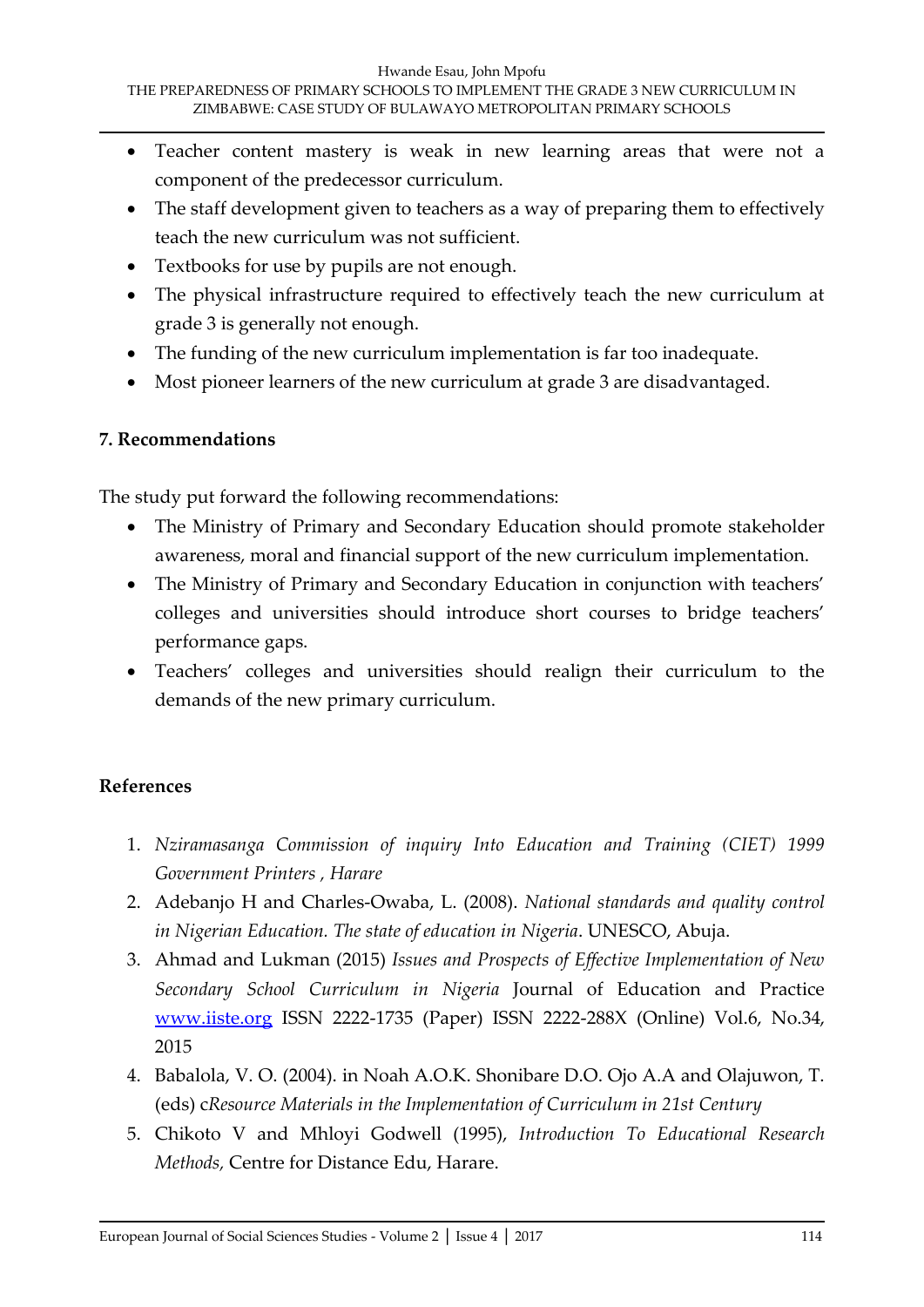- 6. Chikumbi, N. and Makamure, T. (2005) *Training teachers for quality education in Europe* European Journal of Teacher Education. 25(1): p. 11-17.
- 7. Chivore B. R. (1994), *Handbook on School Administration,* UNESCO, Harare.
- 8. Creswell J. (1994), *Research Design; Qualitative and Quantitative Approaches,* Sage Publications, USA.
- 9. Dewey, J. *On Education,* University of Chicago Press, Chicago.
- 10. Dewey, J. (1979). *Experience and Education*, University of Chicago Press, Chicago.
- *11.* Freire Paulo, (1972), *Pedagogy of the Oppressed,* Continuum, University of Texas.
- 12. Gwarinda T. (2002), *Socialism and Education: An Introduction,* The College Press, Harare.
- 13. Hawes, H. (1979) *Curriculum and Reality in African Primary Schools.* Langman Group Ltd. London, Z979.
- 14. Ivowi, U. M. O. (2004).*Curriculum implementation: Implication for school administration in Noah,* A.O.K., Shonibare, D. O., Ojo, A.A. and Olujuwon, T. (Eds)s curriculum implementation and professionalizing teaching in Nigeria. Lagos: Central Educational Services.
- 15. Kelly, A. V. (2008). The Curriculum Theory and practice 4th edition. London: Paul Chapman.
- 16. Makunja Grace, *Challenges Facing Teachers in Implementing Competence-Based Curriculum in Tanzania: The Case of Community Secondary Schools in Morogoro Municipality,* International Journal of Education and Social Science Vol. 3 No. 5; May 2016 [www.ijessnet.com](http://www.ijessnet.com/)
- 17. Mkpa, M. A. (2005). *Challenges of implementing the school curriculum in Nigeria*, journal of curriculum studies 12(1), 9-17.
- 18. Nwagu, O. (2004). Suggested Organization for African School. Ibadan: Longman.
- 19. Olokor, N. (2006). Supervision and School Administration, in dynamics of educational administration and management. Awka: Meks Publishing Company.
- 20. Onyeachu, E. (2008). Teachers Characteristics and School Curriculum Implementation in Nigeria Secondary Schools: A Theoretical Review in Journal of the Nigerian Academy of Education. Nigeria jonahed (1), 118-120
- 21. Rousseau J. (1974), *Emile,* Dent, UK.
- 22. Shumbayaonda and Maringe (2000), *Guide to School Experiences,* ZOU, Harare.